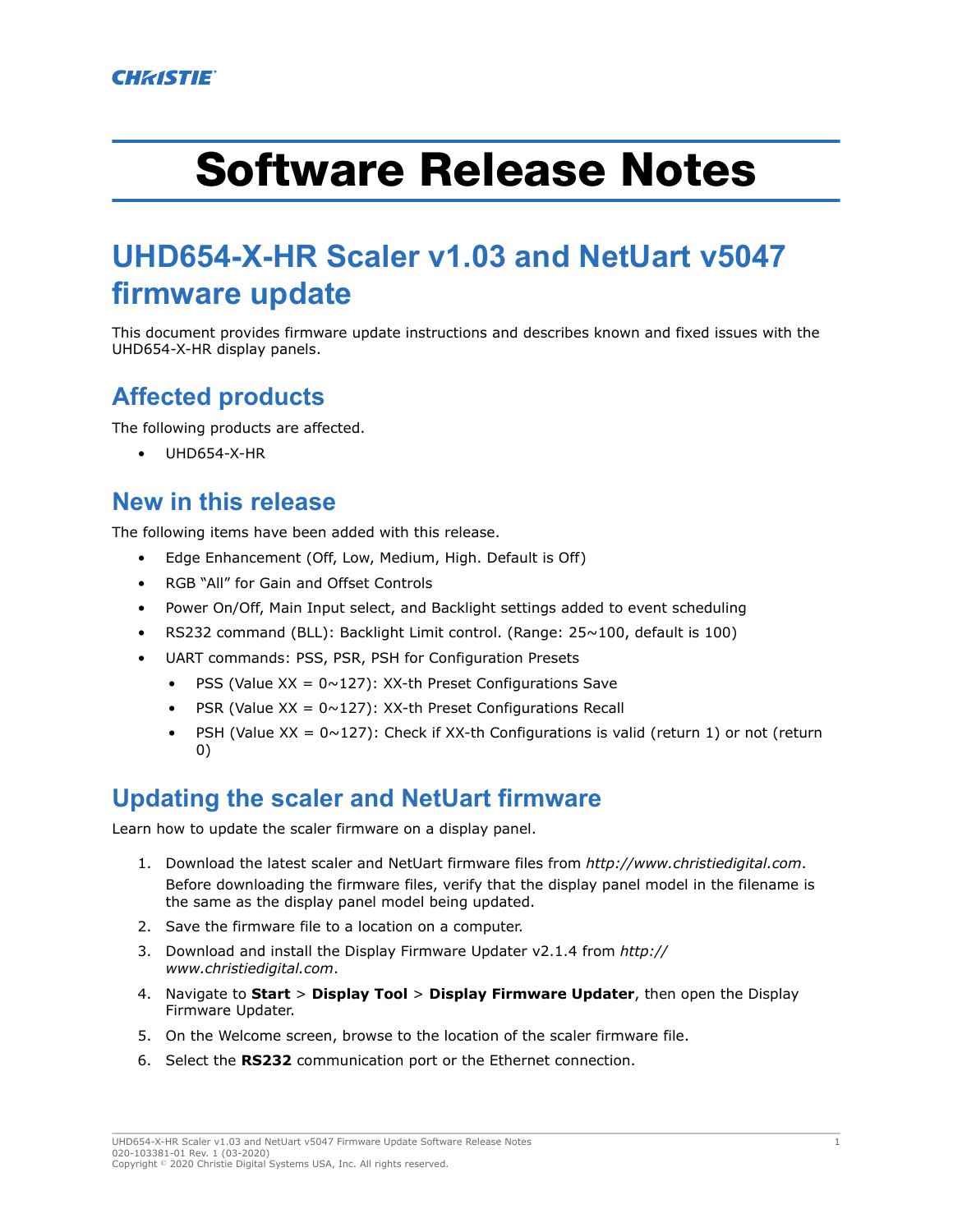

To find which com port is used on the computer, navigate to **Computer** > **Manage** > **Device Manager** > **Ports**.

- 7. Click **Next**.
- 8. When the Connect Display to Power screen appears, connect the display panel to a power source.
- 9. Turn on the display panel.
- 10. In the Display Firmware Updater, click **Next**.
- 11. When the Connect Display to this Computer screen appears, connect an Ethernet or RS232 cable to the computer and display panel.

If the computer does not have a RS232 port, connect a USB cable between the computer and display panel.

12. On the display panel, select the display or displays to update.

To update all displays in the video wall, select **All Display**. A maximum of 25 displays can be updated at once.

13. In the Display Firmware Updater, click **Next**.

A progress bar appears as the Display Firmware Updater searches for the display panel.

- 14. To begin the update, when the Ready to Update display screen appears, click **Next**. A progress bar appears when the update begins. During the update, do not start or exit any programs on the computer, connect or disconnect any cables, or use the keypad or remote control for the display panel. The update may take up to three minutes to complete.
- 15. When the Results screen appears, disconnect the RS232 or network cable then click **Exit**.
- 16. Restart the display panel.
- 17. Repeat steps 5-15 for the NetUart firmware.

# **Troubleshooting**

Learn about common issues and their solutions.

#### **Display not found**

The firmware updater does not find the display panel.

#### **Details**

The firmware updater shows the Display not found page if:

- The RS232 or network cable is not correctly or securely connected to the display and computer.
- The display is not connected to a live electrical outlet.
- The display's RS232 baud rate not set to 115200 bps.

#### **Resolution**

Repeat the steps in *[Updating the scaler and NetUart firmware](#page-0-0)* (on page 1), ensuring the correct parameters are selected.